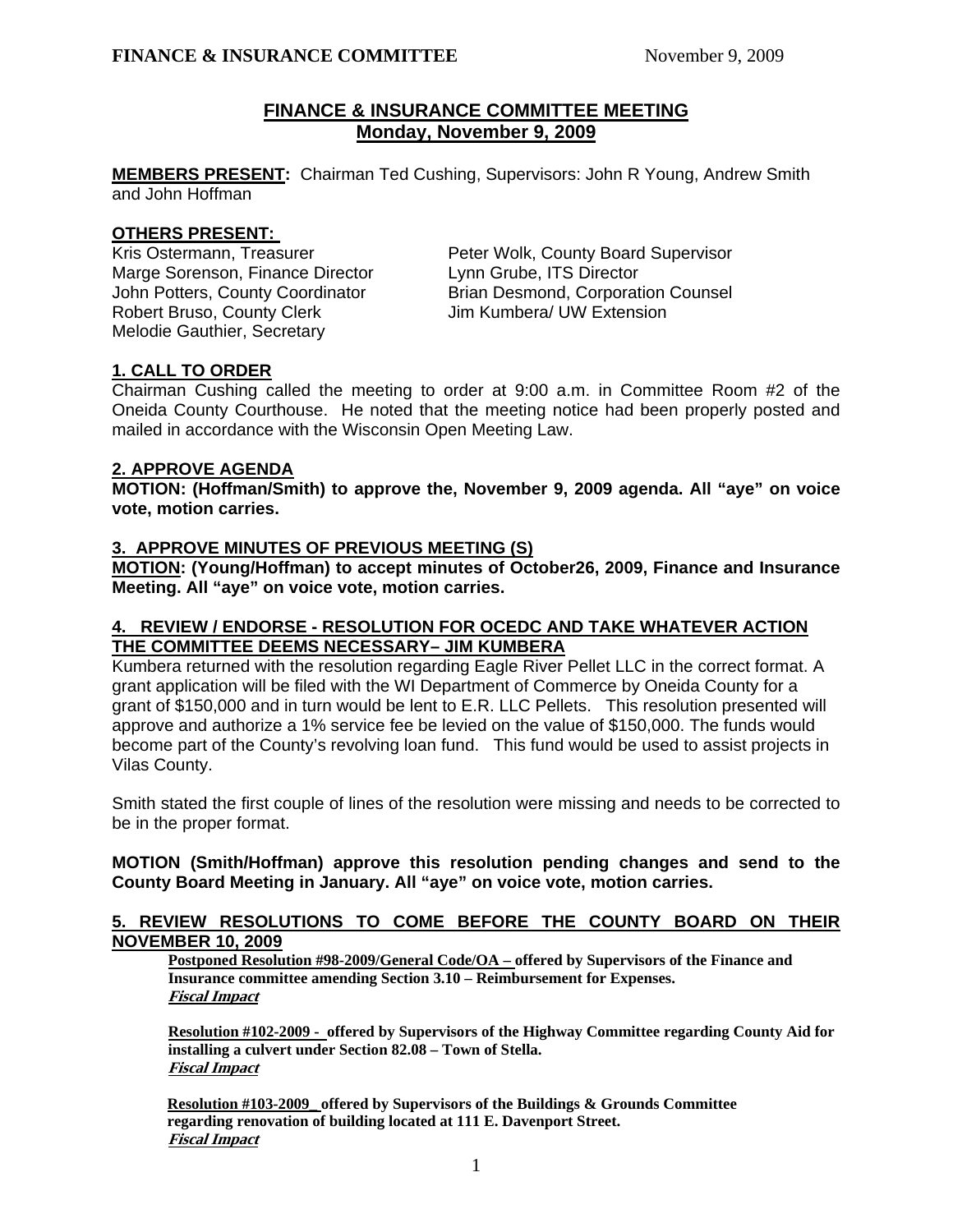**Resolution #104-2009– offered by Supervisors of the Finance and Insurance Committee regarding writing off the outstanding check record. No Fiscal Impact**

**Resolution #105-2009 – offered by Supervisors of the Finance and Insurance Committee regarding designating County depositories. No Fiscal Impact**

**Resolution #106-2009/General Code/OA – offered by Supervisors of the Finance and Insurance Committee amending Section 2.54 – Housing Authority – Appointment. Fiscal Impact**

**Resolution #107-2009 – offered by Supervisors of the Labor Relations and Employee Services Committee regarding the Conservation Specialist position be continued in the Land and Water Conservation Depart on a full-time basis. Fiscal Impact**

**Resolution #108-2009 – offered by Supervisors of the Labor Relations and Employee Services Committee regarding the Oneida County Non Protective Association 2009, 2010 and 2011 contracts. Fiscal Impact**

**Resolution #109-2009 – offered by Supervisors of the Labor Relations and Employee Services Committee regarding Oneida County Social Worker Association 2009, 2010 and 2011 contracts. Fiscal Impact**

**Resolution #110-2009 – offered by Supervisors of the Labor Relations and Employee Services Committee regarding the Oneida County Non Represented Employee 2009, 2010 and 2011 contracts. Fiscal Impact**

**Resolution #111-2009 – offered by Supervisors of the Finance and Insurance Committee regarding a grant application to the State of Wisconsin for Eagle River Pellets LLC for the acquisition of equipment. Fiscal Impact**

**Resolution #112-2009 – offered by Supervisors of the Forestry, Land and Outdoor Recreation Committee regarding approval of the Oneida County Forestry Department Annual work plan for 2010.** 

**No Fiscal Impact**

**MOTION: (Smith/Hoffman) to accept the resolutions and forward to County Board for consideration. All "aye" on voice vote, motion carries.** 

## **6. VOUCHERS, REPORTS AND PURCHASE ORDERS**

#### **County Clerk**

Bruso presented bills and vouchers for approval.

**MOTION: (Smith/Hoffman) to approve the County Clerk's bills and vouchers as presented with the exception the Aegis Insurance Bill. All" aye" on voice vote, motion carries.** 

**MOTION: (Young/Hoffman) to approve and endorse the Aegis Insurance bill. Cushing, Hoffman, and Young "aye" on voice vote, Smith "abstains", motion carries.**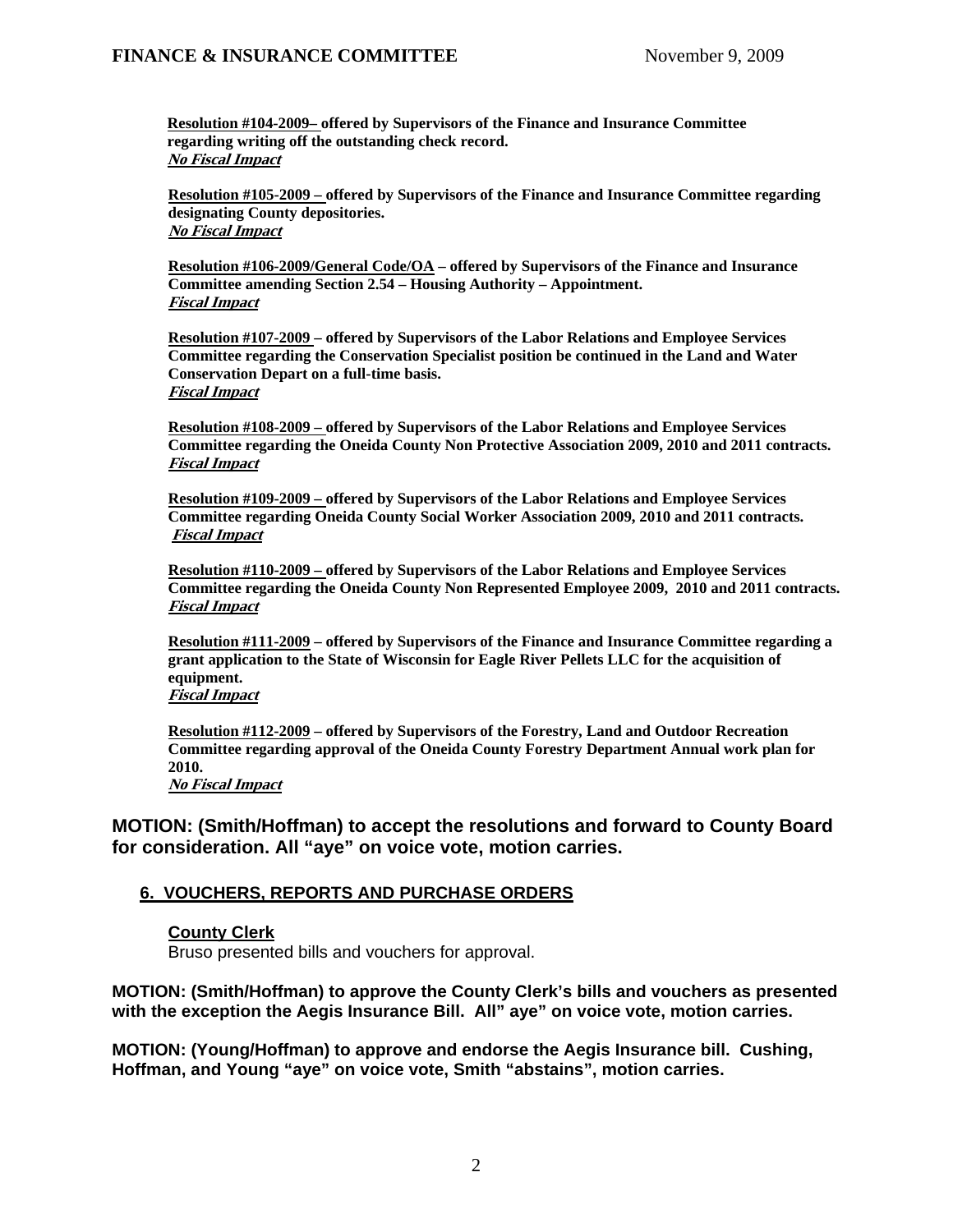a) Review workers compensation insurance proposals and take whatever action the committee deems necessary. Bruso requests this item be put on the November 23, 2009 Agenda as no proposals were received.

b) Endorse blanket purchase orders for 2010. Bruso presented blanket purchase order for 2010 for approval.

**MOTION: (Smith/Cushing) to approve and endorse the 2010 blanket purchase orders (except the Insurance purchase orders) for 2010. All "aye" on voice vote, motion carries.** 

**MOTION: (Hoffman/ Young) to approve and endorse the 2010 Insurance blanket purchase orders. Cushing, Hoffman, and Young "aye" on voice vote, Smith "abstains", motion carries.** 

## **Treasurer**

a) October Statement of Cash Account

Ostermann presented October Statement of Cash Account for approval.

## **MOTION: (Smith/Cushing) to approve the Treasurer's Statement of Cash Account as presented. All "aye" on voice vote, motion carries**

#### b) Discuss Associated Bank Fees

Osterman discussed the Associated Bank fees stating the fees the County pays are more than the interest received on the County's account. Osterman stated the fees seem quite high and Associated Bank stated they will reduce fees and work with the County on this.

Committee suggested looking at other banking institutions and their fees for next year.

#### **Information Technology Services**

Grube presented bills and vouchers for approval.

#### **MOTION: (Hoffman/Young) to approve the ITS bills and vouchers as presented. All "aye" on voice vote, motion carries**

#### Replacement Switching Equipment for Sheriff's Dept.

Grube explained the Sheriff's Department switching equipment will not handle the new equipment that was installed and is requesting to buy the switching equipment hardware that was approved for a later project, now. The cost is \$28,235.25. This amount will come out of the \$50,000 initially set for the later dated project.

**MOTION: (Hoffman/Cushing) to approve the replacement switching equipment for the Sheriff's Department to come out of the \$500,000 which was set aside for this project at a later time. All "aye" on voice vote, motion carries.**